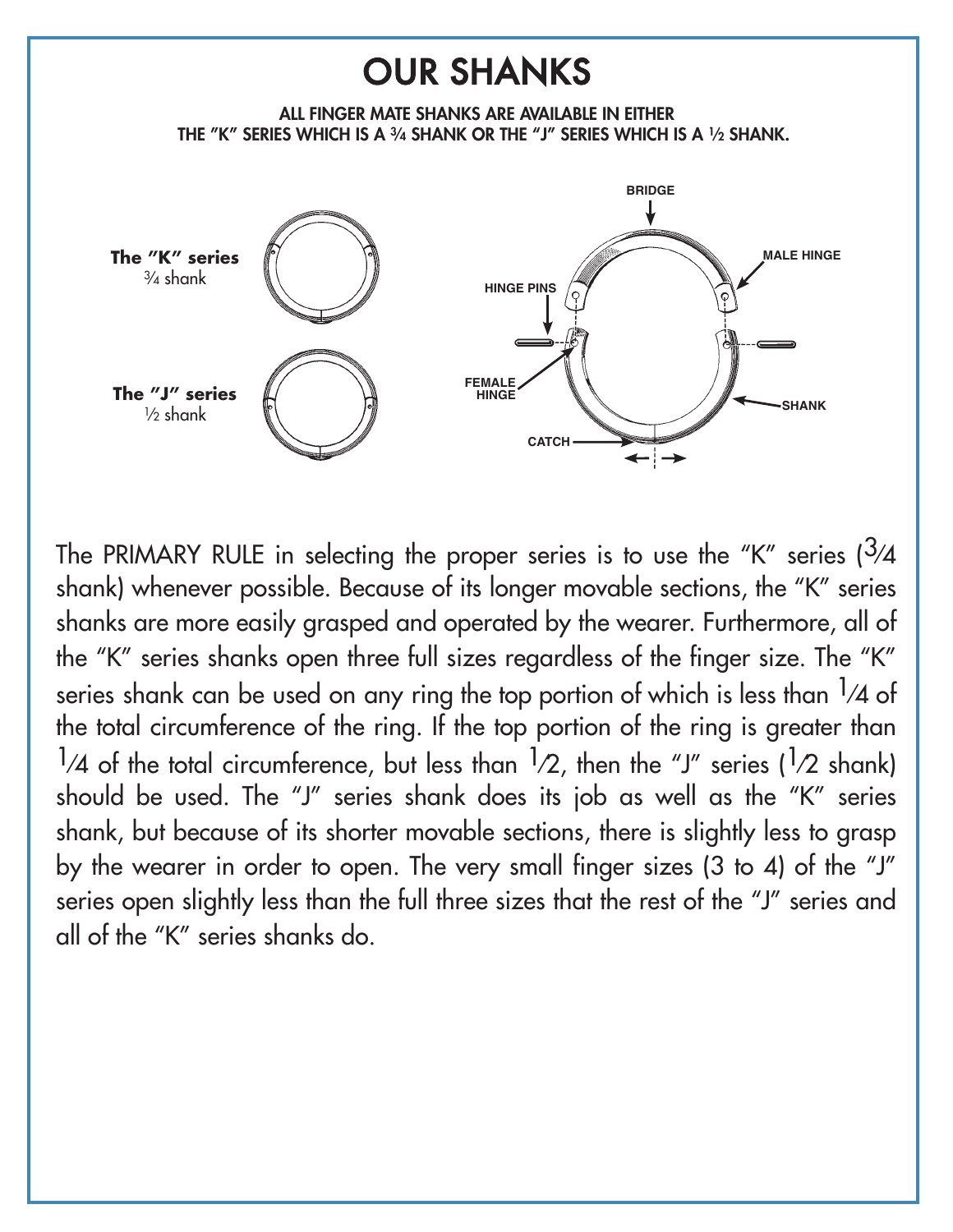# **DETERMINE THE PROPER WIDTH SHANK REQUIRED Straight Widths – Basic Shanks**

### **ORDERING PROCEDURE**

**2mm 3mm 4mm 5mm 6mm**

After first determining the proper series shank required, either "K" or "J", measure the width of the existing shank in

Order by specifying the series required, "K" or "J", with the number following indicating the millimeter width of the shank.

#### FOR INSTANCE....

Here are typical rings showing the series and width shank needed.

the area just above where the hinge of the Finger Mate shank will be.



**2mm – 3⁄4 shank needed... order K2 in proper size**



**3mm – 3⁄4 shank needed... order K3 in proper size**



**4mm – 1⁄2 shank needed... order J4 in proper size**



**5mm – 1⁄2 shank needed... order J5 in proper size**



**6mm – 1⁄2 shank needed... order J6 in proper size**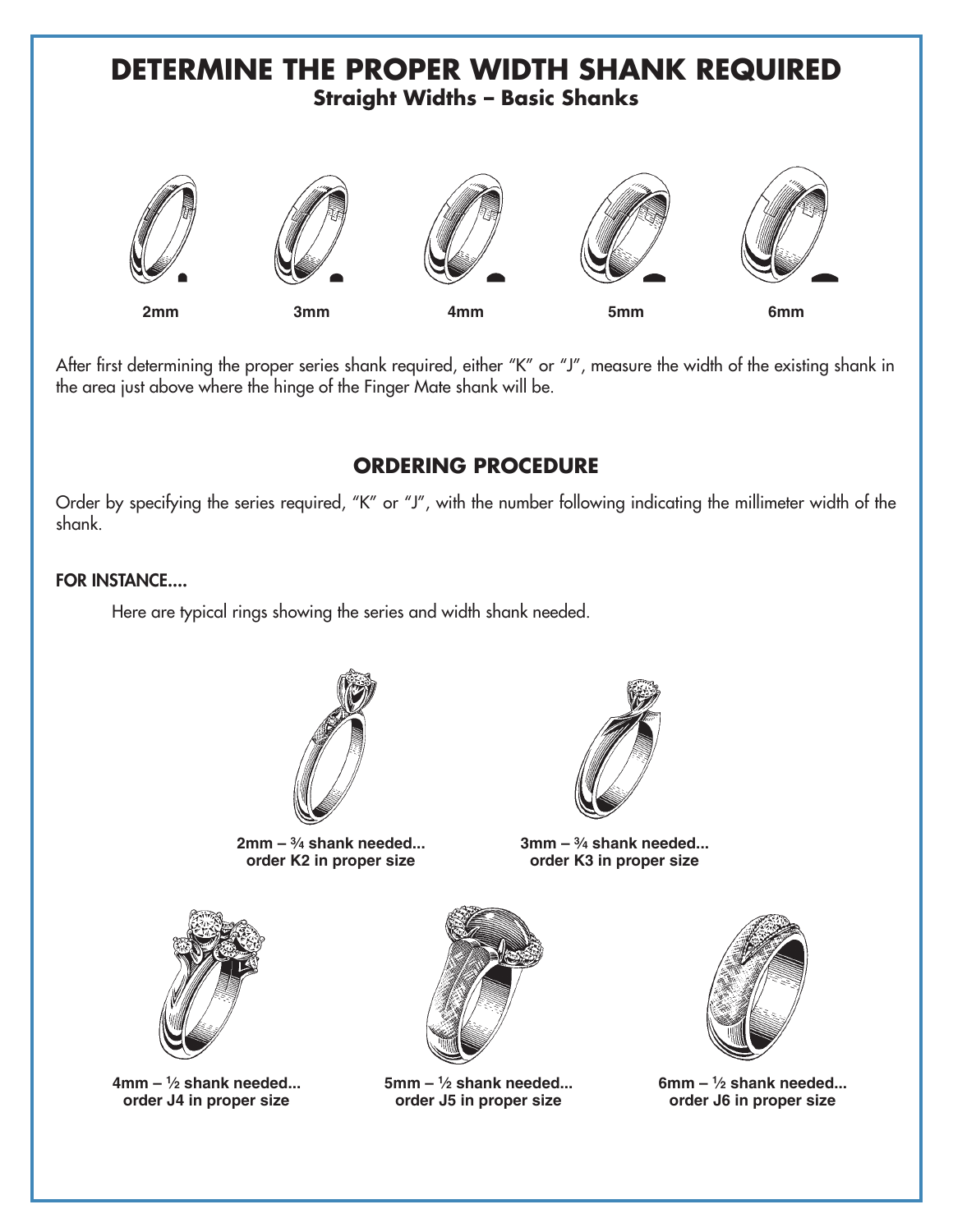## **Illustrations of "K" Series (3⁄4 shanks) For determining maximum limits of cut-off top of ring that can be used with this series**

#### Directions for using diagrams

- 1. Determine best place to cut off top of ring.
- 2. Using diagram of proper closed finger size required, place top inside edge of ring next to top edge of diagram.
- 3. Determine if part of ring to be cut off falls within the lines which are the maximum limits for the particular size

IMUM LIMITS<br>CUT-OFF TO<sub>A</sub>

#### **EXAMPLE**

Customer requires a size 5 closed



Cut-off top falls within maximum limits for size 5.

Order "K" series in proper width, height and metal



Cut-off top falls outside maximum limits for size 5.

"K" series cannot be used.

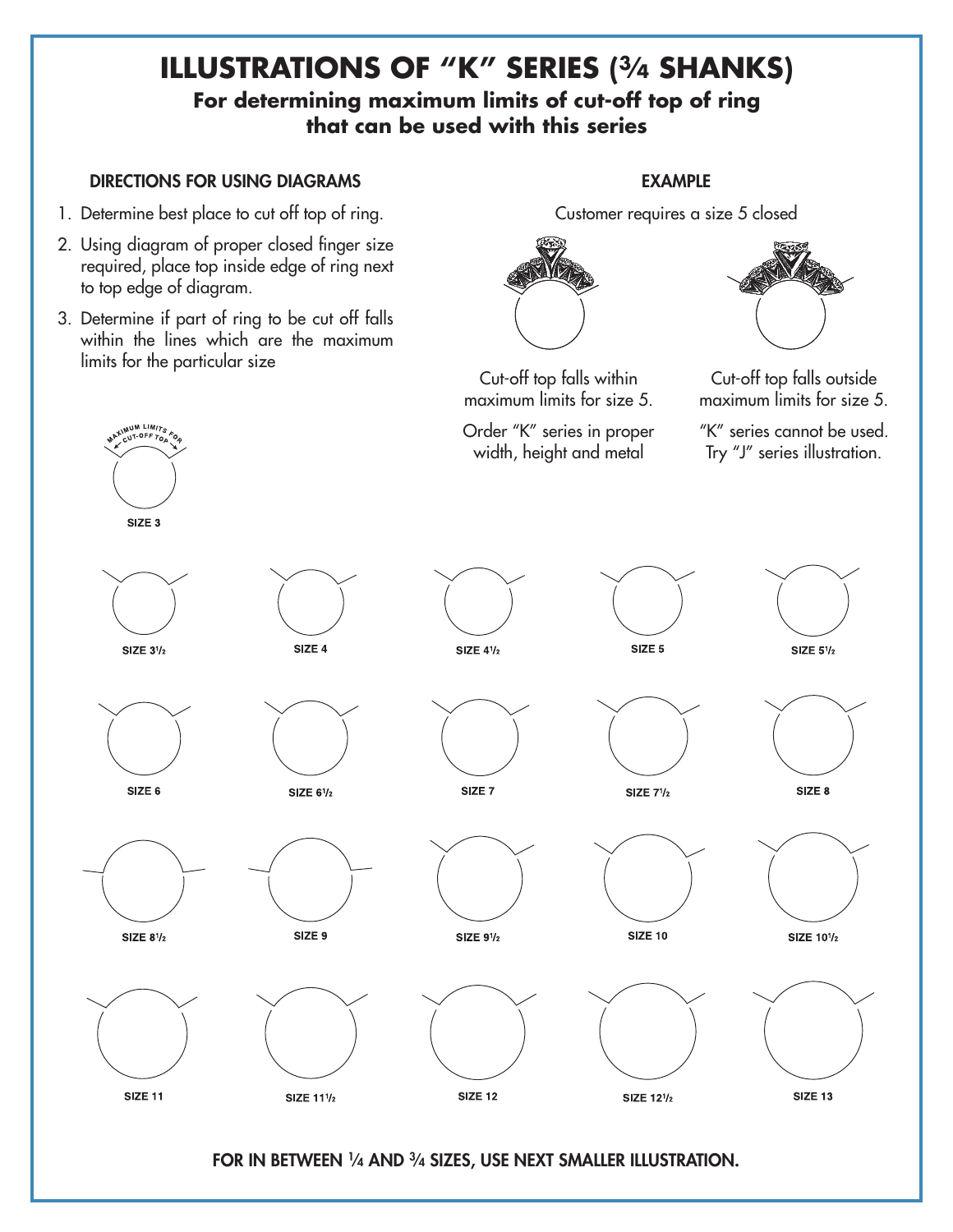## **Illustrations of "J" Series (1⁄2 shanks) For determining maximum limits of cut-off top of ring that can be used with this series**

#### Directions for using diagrams

- 1. Determine best place to cut off top of ring.
- 2. Using diagram of proper closed finger size required, place top inside edge of ring next to top edge of diagram.
- 3. Determine if part of ring to be cut off falls within the lines which are the maximum limits for the particular size

 $W^{U^M LIM}$ 

#### Example

Customer requires a size 5 closed



Cut-off top falls within maximum limits for size 5.

Order "J" series in proper width, height and metal



Cut-off top falls outside maximum limits for size 5.





FOR IN BETWEEN 1/4 AND 3/4 SIZES, USE NEXT SMALLER ILLUSTRATION.